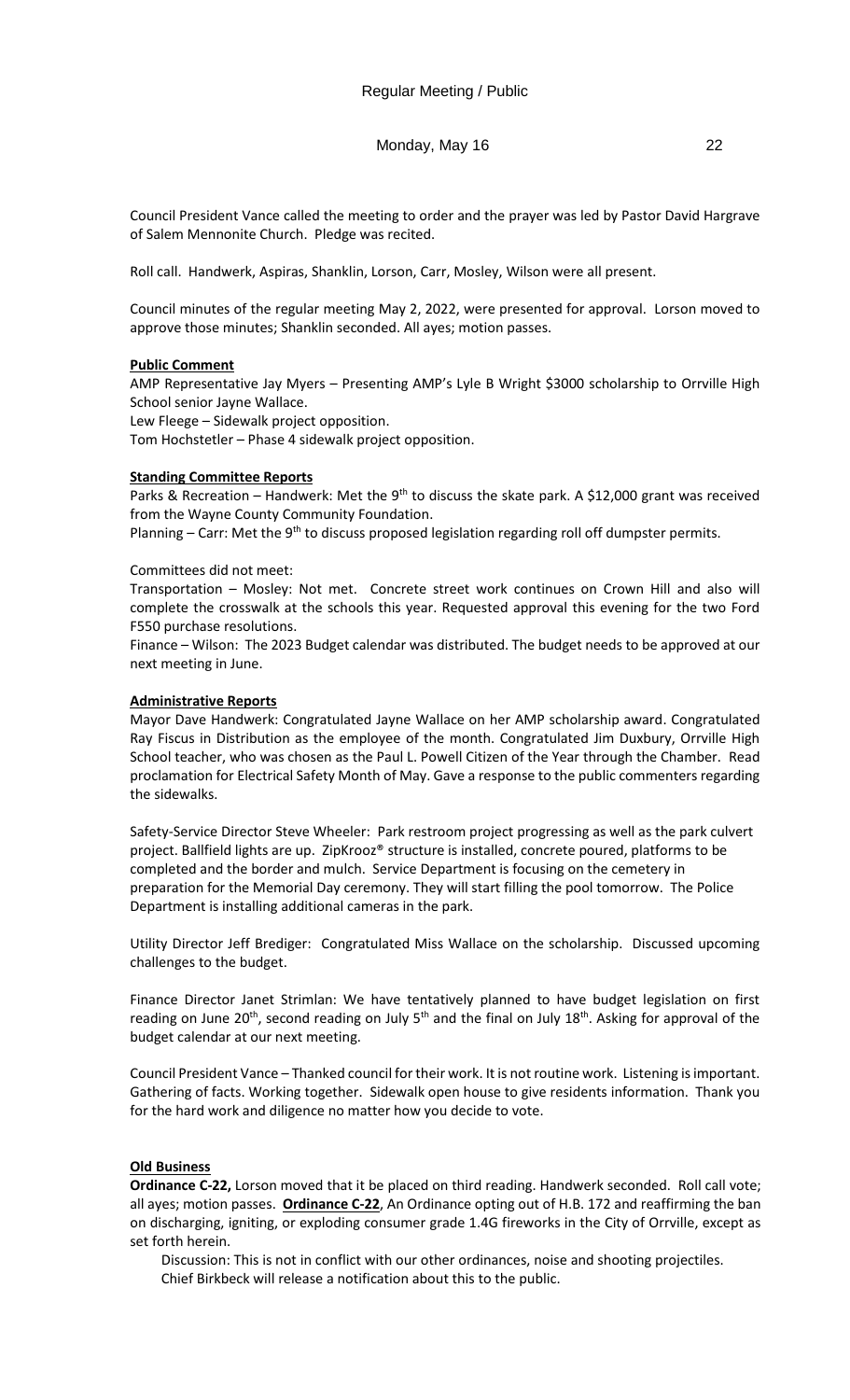Monday, May 16 22

Lorson moved that **Ordinance C-22** be adopted as read. Carr seconded. Roll call vote; all yeas; motion carried.

**Resolution 18-22,** Lorson moved that it be placed on third reading. Handwerk seconded. Roll call vote; all ayes; motion passes. **Resolution 18-22**, A Resolution declaring the necessity of constructing sidewalks on certain properties in the City of Orrville, Ohio.

Discussion: Aspiras echoed Mayor's comments and spoke in response to the public comment that council just votes to move things along. We do research and make decisions not just move pieces of legislation forward. And the comment about if we thought it was important it wouldn't go three readings. If we pass it on first, we are accused of not being transparent. Three readings provides additional opportunity for discussion and comments. Lorson thanked the public for their comments and the interactions. Addressing the criticism that it took too long, it was due diligence, gathering information, engineering, holding an open house to show how this will affect their property. Very few trees will be destroyed. Decisions are taken seriously. Each council member has their own reasons for their decisions. We do things for the greater good and to insure the health and safety of the citizens above all other things. Lorson lost his childhood best friend riding a bike and being hit by a car where there were no sidewalks in Orrville. It's been said, we've haven't had any accidents in our area. Do we need to have someone struck and killed before we're compelled to act? No.

Mosely mentioned that this came out of his committee about a year ago giving us time to do due diligence reaching out to people involved in the original phases. This project should have been done a few council's ago but our priorities were on repairing streets.

Lorson moved that **Resolution 18-22** be adopted as read. Mosley seconded. Roll call vote; all yeas; motion carried.

**Resolution 19-22,** Lorson moved that it be placed on third reading. Shanklin seconded. Roll call vote; all ayes; motion passes. **Resolution 19-22**, A Resolution establishing policies for Phase IV of the Orrville Sidewalk Installation Program for the City of Orrville, Ohio.

Discussion: This legislation addresses concerns, exceptional properties, provisions for low/moderate incomes and goes along with the last legislation.

Lorson moved that **Resolution 19-22** be adopted as read. Mosley seconded. Roll call vote; all yeas; motion carried.

#### **New Business**

**Resolution 22-22**, Lorson moved that it be placed on first reading. Handwerk seconded. Roll call vote; all ayes; motion passes. **Resolution 22-22,** A Resolution authorizing the Board of Control to enter into an agreement and/or agreements with the State of Ohio Purchasing Cooperative, Department of Administrative Services, to purchase one (1) 2022 or newer Ford F-550 Truck for the Service Department of the City of Orrville, Ohio; or alternatively to purchase said vehicle from another dealer upon equivalent terms, conditions, and specifications, but at a lower price than it can be purchased through the state contract, as allowed by Ohio Revised Code Section 125.04, and declaring an emergency.

Discussion: This piece as well as Resolution 23-22, are replacements. One is a 1986 GMC (36 years old) and a 1999 which is part of our plow fleet. Request to pass this evening to get on the lineup for the new vehicles. We will auction off the old vehicles.

Lorson moved that the rules, regulations, and statutes requiring the reading of a resolution on three separate days be suspended. Mosley seconded. Roll call vote; all yeas; motion carried. Lorson moved that **Resolution 22-22** be adopted as read. Wilson seconded. Roll call vote; all yeas; motion carried.

**Resolution 23-22**, Lorson moved that it be placed on first reading. Handwerk seconded. Roll call vote; all ayes; motion passes. **Resolution 23-22,** A Resolution authorizing the Board of Control to enter into an agreement and/or agreements with the State of Ohio Purchasing Cooperative, Department of Administrative Services, to purchase one (1) 2022 or newer Ford F-550 Truck for the Cemetery Department of the City of Orrville, Ohio; or alternatively to purchase said vehicle